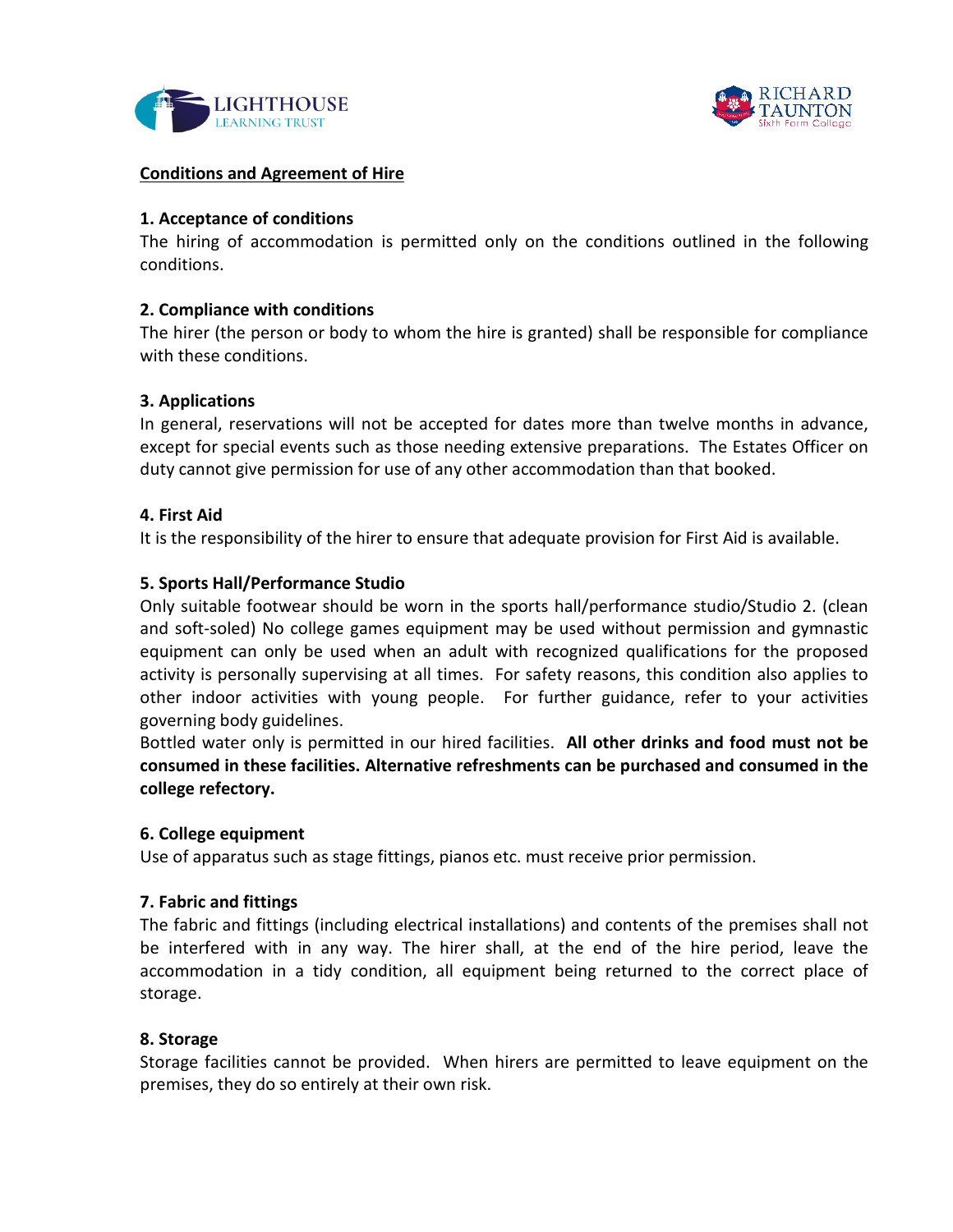# **9. Hirer's property**

Furniture and apparatus required may be brought on to the premises at the hirer's own risk. Hirers shall not bring on to the premises, without the prior consent of the college, any article of an inflammable or explosive nature, nor any article producing an offensive smell, nor any other substance, apparatus, or article of a dangerous nature.

# **10. Refusal of hire**

The college may refuse an application to hire the premises if:

(a) the premises are required by the college

(b) there has been any damage to the property, or breach of these conditions during previous use of the premises by the hirer

(c) for any other reason the College deems it necessary or expedient to withhold the permit

No compensation shall be payable by the college by reason of such a decision.

# **11. Cancellation by the College**

Should it become necessary to cancel or postpone a letting, the college will endeavour to give 2 weeks' notice to the hirer. In exceptional circumstances, we may be unable to give a full two weeks' notice. Access to outside pitches by the community in bad weather will be restricted to ensure customer and staff safety. The college's decision is final. Where the college cancels a booking, the booking will be credited.

# **12. Cancellation by the hirer**

Customers may cancel bookings by giving not less than one full week's notice. No credit notes will be issued if the cancellation request is made giving less than one week's notice, and the full amount remains due.

### **13. Payment of charges**

All hire charges must be paid immediately at the time of booking. Application can be made to the college to book for the whole year. If successful, the invoices will be issued monthly and must be paid a week in advance of the booking.

The College reserves the right, on proper notification, to invoice the hirer for any charges arising from excessive cleaning incurred as a result of the hirer failing to vacate the premises on time or leave the accommodation in a tidy condition, with all equipment being returned to the correct place of storage.

### **14. Vacating**

The College Premises must be vacated promptly at the end of the hire period left in a tidy state, all rubbish being removed.

Any instruction given by individuals authorised by the College must be complied with.

The hirer acknowledges any items left at the College premises for seven days after the hire period may be disposed by the College at the expense of the hirer by whatever means the College considers fit.

The hours of hiring must include set up and set down time. If the event continues after the agreed finish time, an additional charge of an hourly rate will be applied for the first hour or part thereof.

The Hirer must keep to the allocated rooms, any additional space used will be charged accordingly.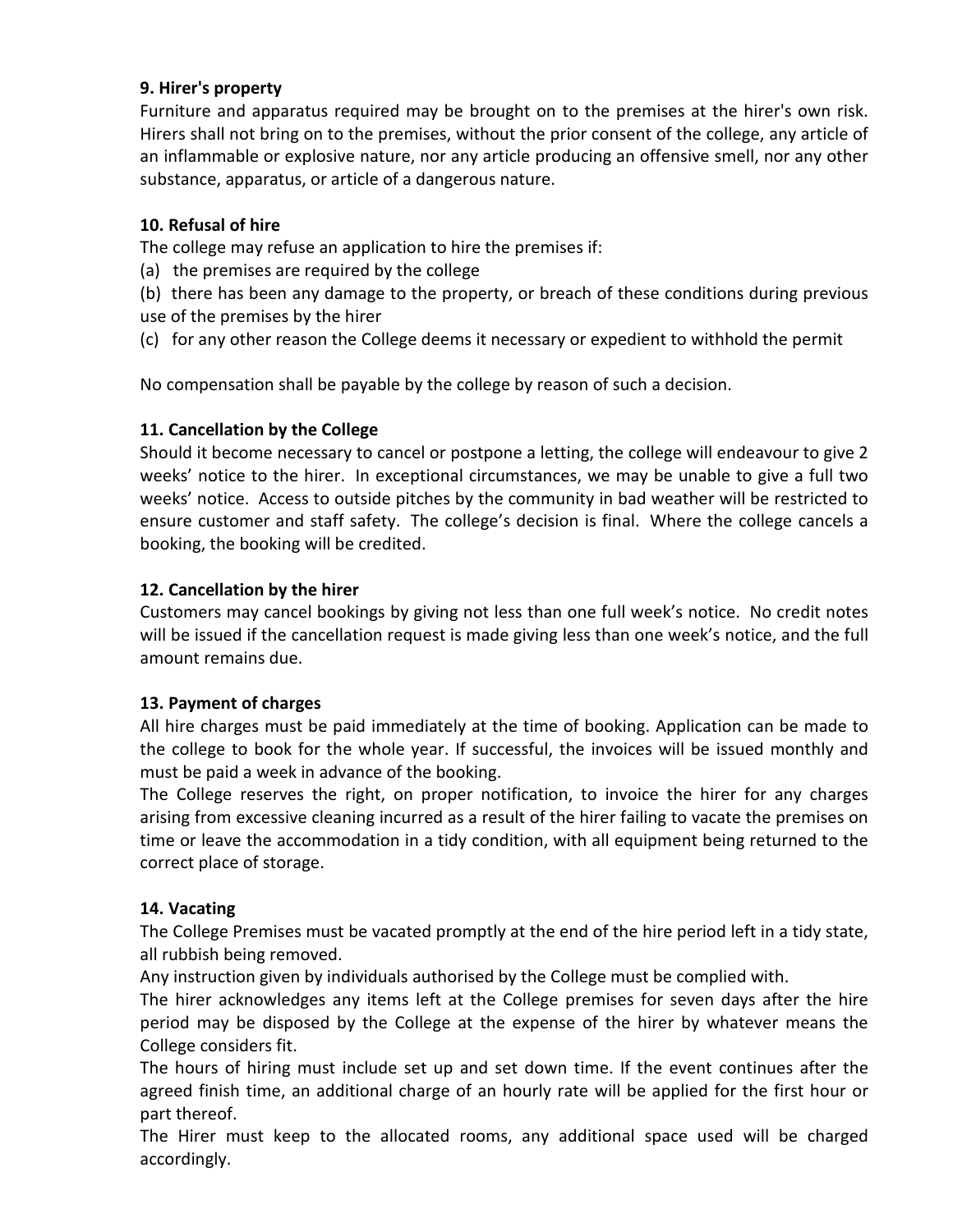### **Statutory requirements**

All statutory requirements, including those relating to health and safety and public entertainments, must be strictly fulfilled by the hirer. Film, musical, dancing (including disco) and stage events must be considered to be public entertainment unless entrance is restricted to those who are bona fide members of the organisation hiring the accommodation. For all public entertainments, it is the hirer's responsibility to inform the local Council's Licensing Officer and obtain the appropriate licence. This applies if tickets are to be sold at the door or advertised to the public, but also if tickets are offered to friends and neighbours or even if admission is free and open to all.

No musical works in the repertoire of the Performing Rights Society may be performed in public on the premises unless the hirer has obtained the permission of the Society. No copyright material may be delivered or performed unless the consent of the owners of the copyright has been obtained by the hirer.

The hirer shall fully comply with Section 3 (a) and (b) of the Public entertainment regulations when the main hall or performance studio is in use for public performances as follows: Provide a system acceptable to the Council's public Health officer of:

- controlling entry
- identifying the number of persons present on the premises at any given moment of time
- stewarding the premises where the number of people admitted exceeds 50
- produce, on demand, to any authorised officer of the council, the police or fire brigade evidence of the number of persons present on the premises at any given moment in time.

### **Attendance and behavior**

The hirer shall ensure that the number of persons using the premises does not exceed that for which the application was made and approved.

The hirer shall be responsible for ensuring the preservation of good order for the full duration of the letting and until the premises is vacated. The hirer shall be liable for damage caused by unruly or inappropriate behavior. It is the hirer's responsibility to ensure that all those attending are made aware of their responsibilities.

### **17. Alcohol**

Under no circumstances shall alcoholic drinks be brought onto the premises.

### **18. Gambling**

The premises may not be used for games of chance or any other form of gambling.

#### **19. Fire precautions**

Hirers shall familiarise themselves with the fire precautions in force on the premises, and with the means of escape in the event of a fire. After leaving the building from the nearest, safest exit people should make their way to the muster point situated in front of the West Pitch. Fire and other exits must be kept clear at all times.

### **20. Smoking/Vaping**

This is forbidden in all areas of the building, and is only permitted in the specified area of the grounds.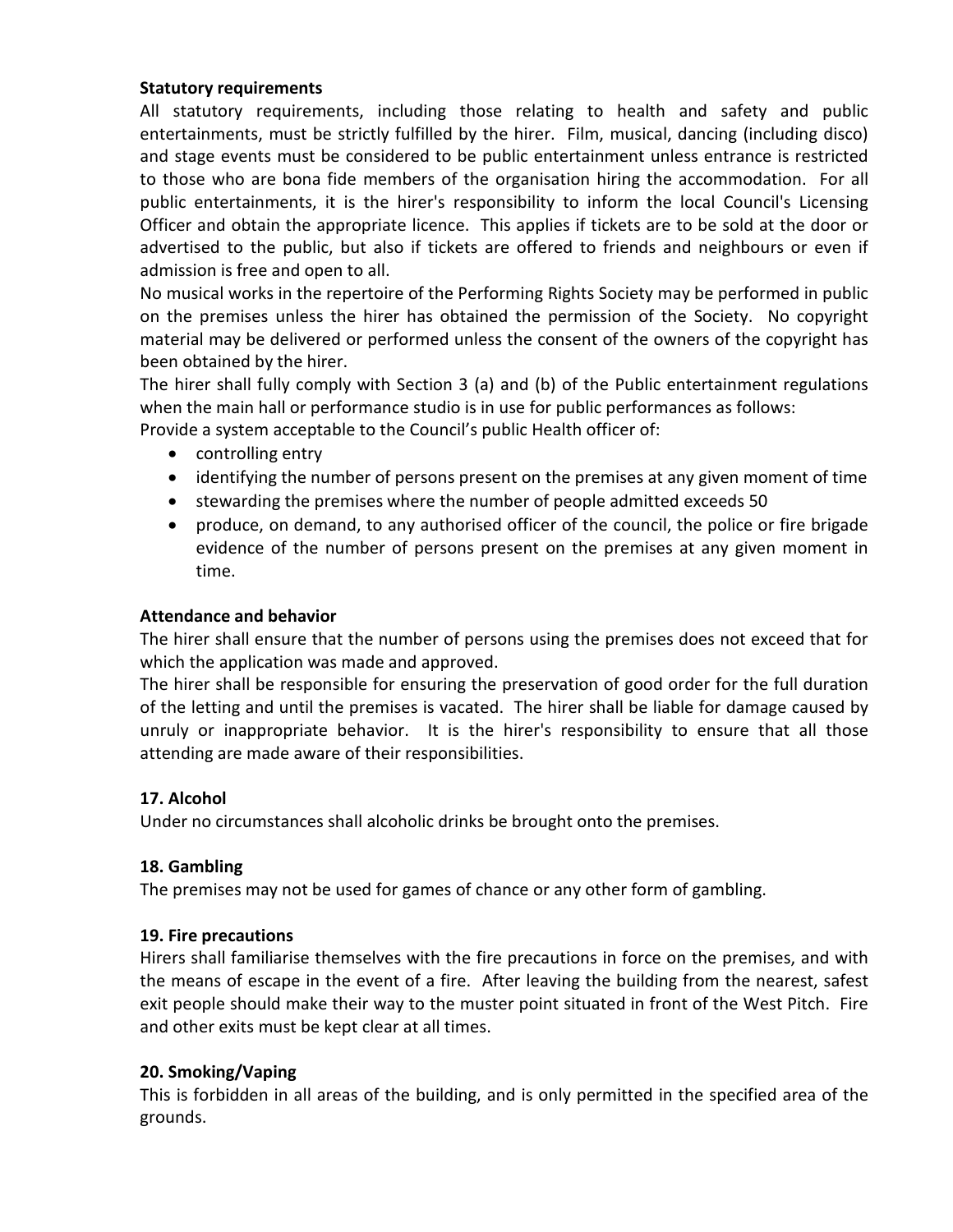### **21. Estates Officer**

The Estates Officer is instructed by the Director of Estates & Safety to ensure that the conditions of hire are fully complied with. All reasonable instructions given by the Estates Officer on duty must therefore be followed.

# **22. Right of access**

The Head of College, SMT, or Estates Officer on duty reserve the right of access to the premises during the letting.

# **23. Housekeeping**

Hirers must ensure that premises and grounds are left in a clean and tidy state after their use, that all litter is removed and that where items of furniture have been moved they are put back in position at the end of the letting.

# **24. Catering**

Catering providers can be recommended by the College Safety & Lettings Officer, with no liability to the college.

Pre-prepared food may be served by prior agreement providing the necessary health, safety and hygiene regulations are met. There are no facilities available on site for food preparation or cooking.

### **25. Insurance**

The college has insurance cover for liabilities which it incurs as a result of lettings, but personal accident insurance and any insurance for liabilities incurred by hirers are the responsibility of hirers themselves.

### **26. Supervision**

Hirers must ensure that full supervision is provided during lettings, and that the college will not be responsible for any claims which may arise as a result of negligence on the part of the hirers or their supervisors. Hirers must ensure minors are supervised at all times

# **27. Child Protection**

A hirer that regularly uses Richard Taunton Sixth Form College facilities working with minors must provide the college with a copy of their child protection policy to be kept on file.

### **28. Safety**

The hirer shall comply with all rules and guidance displayed/issued and shall take all reasonable steps to ensure the Health & Safety of the individuals using College Premises. Any concerns with Health & Safety must be submitted to the College Safety & Lettings Officer within 48 hours either by email or phone. Hirers should familiarise themselves with the location of escape routes, fire extinguishers and fire procedures for lettings.

### **29. Start and finish times**

The hirer is not entitled to use the venue for any purpose other than the one outlined in this agreement nor to use or have access to the venue outside of the hours given in the schedule. Therefore, it is the responsibility of the hirer to ensure that the start and finish time of the event (including setting up and clearing away) fall within the hours outlined in the schedule. If the event starts earlier, or finishes later, than the hours given in the schedule, the hirer will be charged an additional pro-rata fee.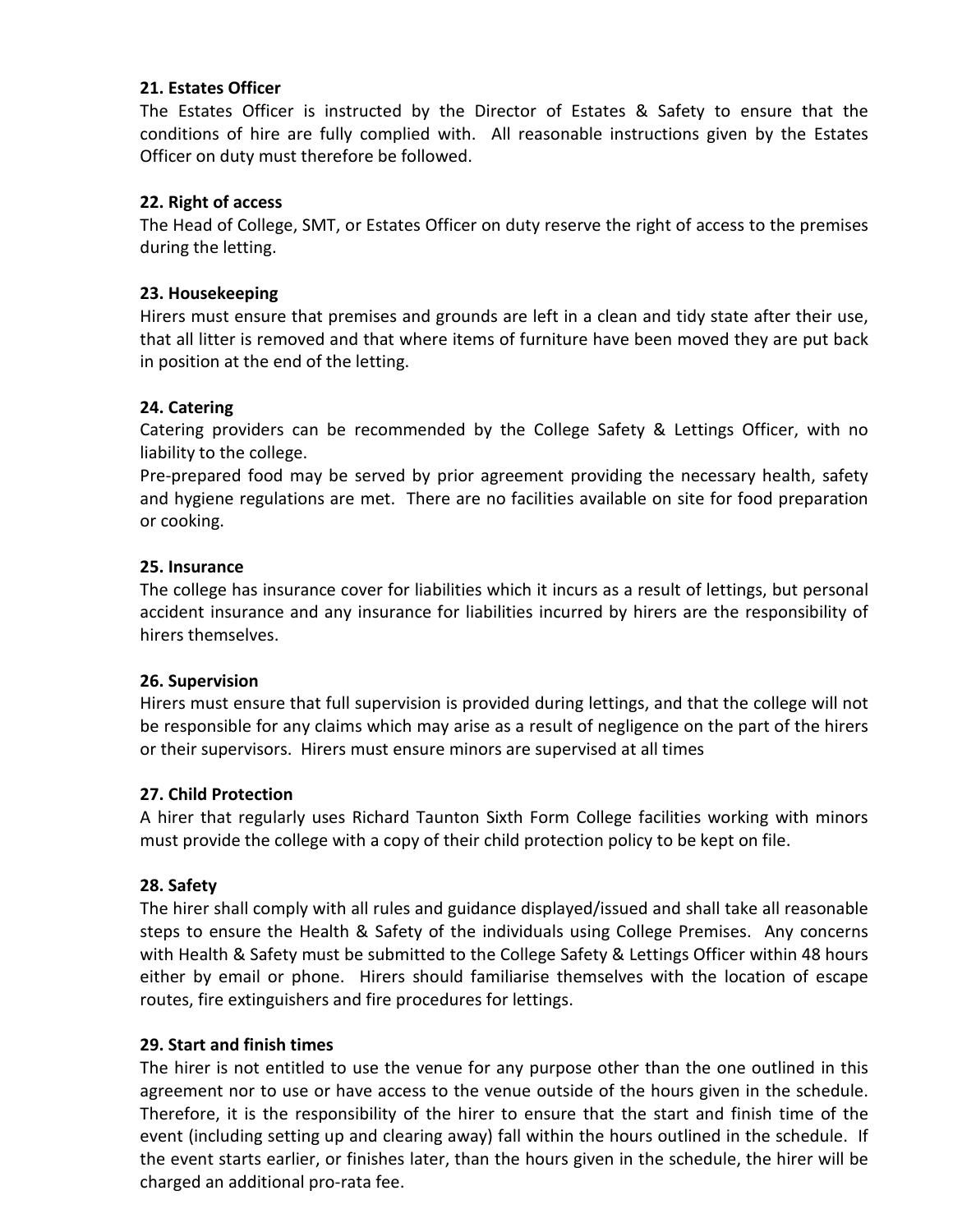# **30. Occupancy**

In accordance with the College fire procedures and licence agreement the following limits have been set for external lets:

| Sports Hall                  | 450 |
|------------------------------|-----|
| Main Hall                    | 350 |
| Performance studio (room 20) | 150 |
| Dance studio (room 102)      | 80  |

# **31. Selling of goods**

The hirer is not allowed to sell goods of any description without the written consent of the College.

# **32. Media**

The hirer shall not agree to Press, TV, Radio or other media interviews taking place on the premises without the prior consent of the College.

# **33. Fixtures, fittings and Environment**

No bolts, tacks, bits, pins, nails or screws or any kind of permanent fixing may be used on the walls, furniture, fixtures and fittings of the venue.

No decorations, flags, emblems, advertisements or placards will be displayed at the venue without the written consent of the College.

No furniture, fittings, materials or temporary erections which have not been appropriately fireproofed may be brought into the venue by the hirer.

No alterations or additions may be made to the lighting in any of the venues. No spirit stoves, candles, lamps or inflammable liquids or materials are allowed on the premises.

The hirer will be liable for any damage done to the venue, including equipment, fixtures and fittings, the surrounding communal areas (internally and externally) to include the surrounding walls and perimeters of neighbouring properties.

# **34. Lost property**

The College is not responsible for loss of, or damage to, property brought to the venue by the hirer, loss of property during the period of hire or while persons are entering or leaving the venue in connection with the hire or event.

Any property not removed from the venue within 2 days following the hire dates given in the schedule will be disposed of by the College.

### **35. Pets**

No animals are allowed at the venue, with the exception of assistance dogs.

### **36. Access and egress**

All passages, staircases and corridors in all parts of the venue and, if applicable, the communal areas in use around the venue, must be kept free and clear of obstructions at all times in order to facilitate ingress and egress and prevent risk in the case of a sudden alarm or accident. Nothing may be placed in such a way as to obstruct fire fighting equipment, fire exit routes or fire exits. The hirer will ensure that all inflammable materials are removed from the building before their event begins.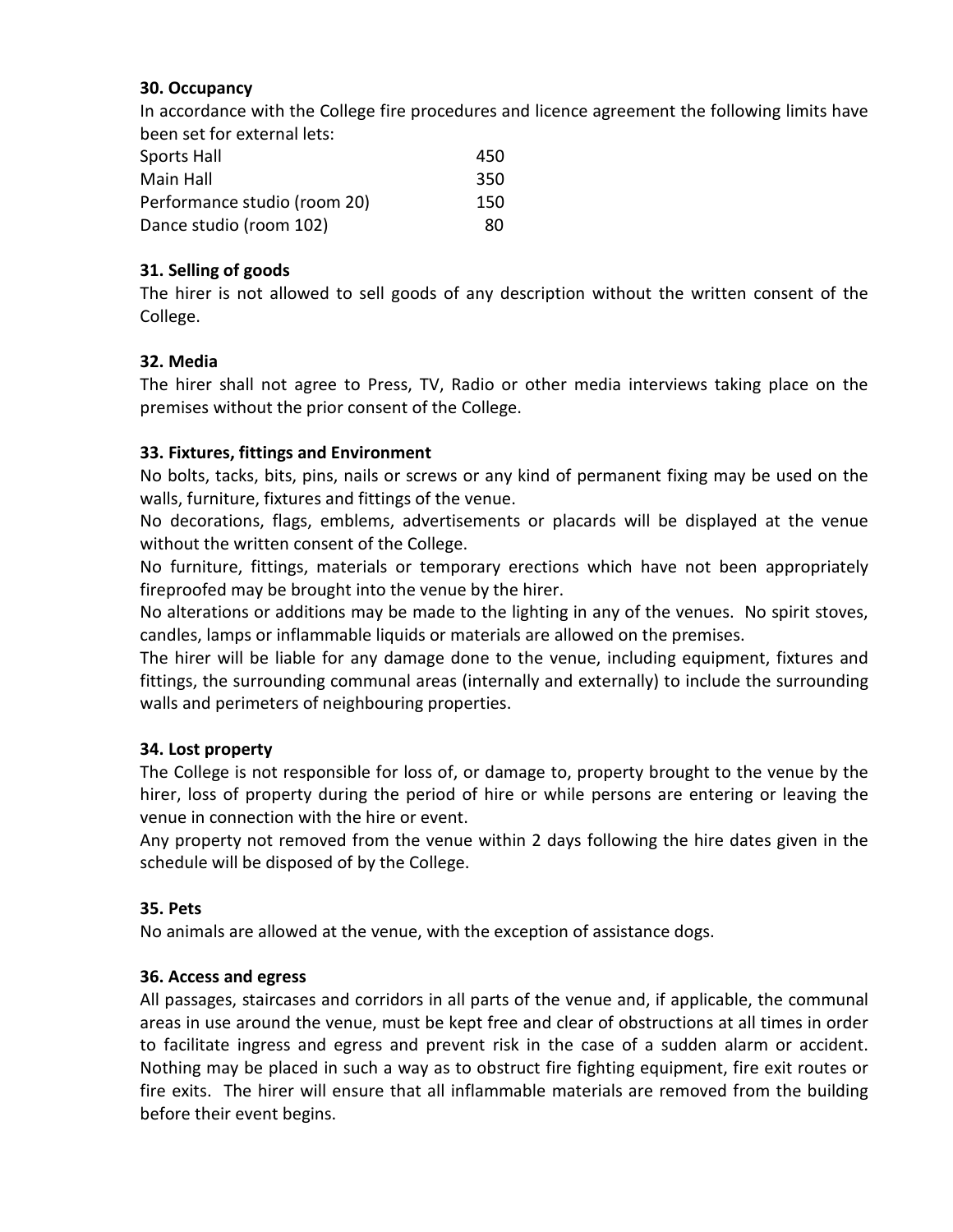### **37. Use of Electrical equipment**

The hirer will present any relevant documentation under Health & Safety legislation including PAT test certificates and relevant risk assessments. All electrical equipment brought into the college must be electrically safe and PAT tested.

# **Purpose of Agreement**

This Agreement is intended to act as a document of understanding between Richard Taunton Sixth Form College and third parties for the hiring & use of College facilities, for the purpose of providing accommodation and/or facilities for activities outside the curriculum provision of Richard Taunton Sixth Form College. The aim of the Agreement is to allow all organisations or individuals hiring Richard Taunton Sixth Form College premises to understand their responsibilities, and to identify the extent of liability in the event of an accident or incident.

# **Liability Statement**

Under the Occupier's Liability Act and the Health & Safety at Work etc. Act 1974 Richard Taunton Sixth Form College acknowledges it's responsibilities and duties with regards to provision of facilities for the use of third party groups or individuals, which are so far as is reasonably practicable safe to use and free of obvious defects or uncontrolled risks.

It is the responsibility of the party organising the hiring of Richard Taunton Sixth Form College facilities to ensure full disclosure to Richard Taunton Sixth Form College of the following:

- public liability insurance cover (where applicable)
- range of activities to be carried out, age groups of persons attending and/or participating in activities
- equipment, materials or substances likely to be used during activities

Parties organising activities, events, etc. on Richard Taunton Sixth Form College premises will also be required to ensure that persons attending are aware of the following:

- emergency procedures (as issued with this document)
- procedures for parents to follow when collecting or dropping off children, or young persons, into the care of persons facilitating third party activities

### **Provision of Information**

As part of this Agreement, organisers are required to provide the following information either by completing this Agreement, or attaching relevant documents to this Agreement, on the following:

- risk assessment of activities involved (where applicable)
- age groups attending
- names of persons acting as supervisors or facilitators

Failure to provide full information may result in the Agreement not being approved, or in the case of an approved Agreement, where issues may arise due to lack of disclosure, the withdrawal of a previously approved Agreement.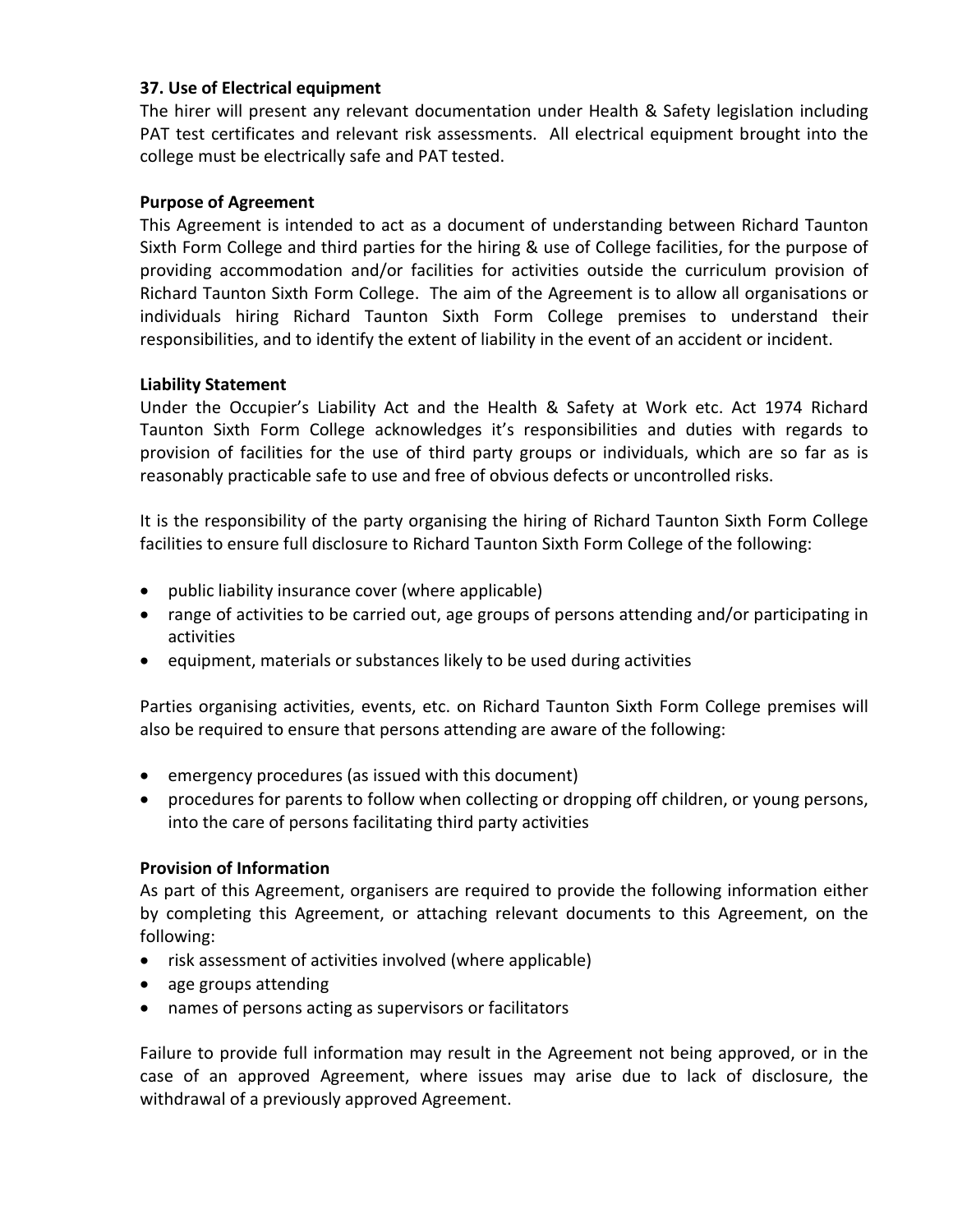### **Withdrawal of Agreement**

Richard Taunton Sixth Form College reserves the right to withdraw any Third Party Use agreement based on the following:

- Non-payment of hiring fees.
- Identification of unsafe acts taking place, or permitted to take place, by those persons identified as supervising and/or facilitating activities.
- Identification of criminal acts being committed with the knowledge of those persons identified as supervising and/or facilitating activities.
- Any activity or event which causes Richard Taunton Sixth Form College to be brought into disrepute.

### **AGREEMENT of HIRE**

- 1. I have read and accepted the regulations relating to the hire of Richard Taunton Sixth Form College and agree to abide by the general conditions of hire and any special conditions communicated to me.
- 2. I am over 18 years of age
- 3. Copies of Public Liability Insurance have been provided to the college for Physical/Practical activities (Clubs)
- 4. Copies of Risk Assessment have been provided for all Physical/Practical activities.
- 5. Control measures (safeguarding policy) have been provided for children under the age of 18 attending.

Signed…………………………………………………….………………… Date………………………………………